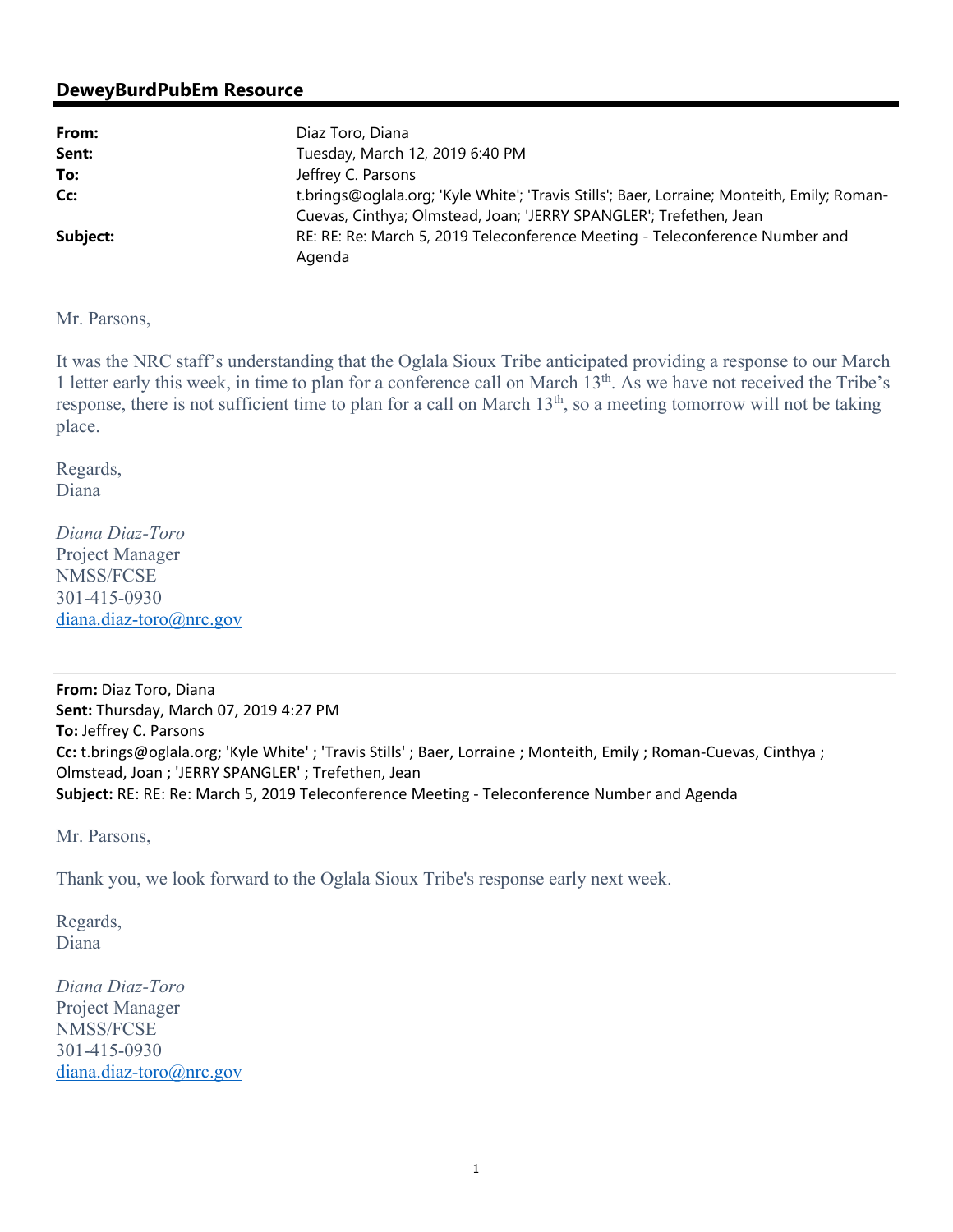**From:** Jeffrey C. Parsons [mailto:wmap@igc.org] **Sent:** Thursday, March 07, 2019 2:23 PM **To:** Diaz Toro, Diana <Diana.Diaz-Toro@nrc.gov> Cc: t.brings@oglala.org; 'Kyle White' <ost.naturalresources.director@gmail.com>; 'Travis Stills' <stills@frontier.net>; Baer, Lorraine <Lorraine.Baer@nrc.gov>; Monteith, Emily <Emily.Monteith@nrc.gov>; Roman-Cuevas, Cinthya <Cinthya.Roman-Cuevas@nrc.gov>; Olmstead, Joan <Joan.Olmstead@nrc.gov>; 'JERRY SPANGLER' <jerry\_cpaa@comcast.net>; Trefethen, Jean <Jean.Trefethen@nrc.gov> **Subject:** [External\_Sender] RE: Re: March 5, 2019 Teleconference Meeting - Teleconference Number and Agenda

Thank you Ms. Diaz-Toro, we are working on a response to NRC Staff. However, the NRC Staff's request for concrete positions rather than the give and take discussion that was anticipated, along with the need to coordinate availability of Tribal officials and counsel, necessitates a bit more time. We currently anticipate getting back to you early next week, in time to plan for a conference call on the  $13<sup>th</sup>$ . Thank you.

## \*\*\*\*\*\*\*\*\*\*\*\*\*\*\*\*\*\*\*\*

Jeffrey C. Parsons Senior Attorney Western Mining Action Project P.O. Box 349 Lyons, CO 80540 (303) 823-5738 \*\*\*\*\*\*\*\*\*\*\*\*\*\*\*\*\*\*\*\*

**From:** Diaz Toro, Diana <Diana.Diaz-Toro@nrc.gov> **Sent:** Wednesday, March 6, 2019 1:23 PM **To:** Jeffrey C. Parsons <wmap@igc.org>

Cc: t.brings@oglala.org; Oglala Sioux THPO - Kyle White (ostnrranrd@gwtc.net) <ostnrranrd@gwtc.net>; Travis Stills <stills@frontier.net>; Baer, Lorraine <Lorraine.Baer@nrc.gov>; Monteith, Emily <Emily.Monteith@nrc.gov>; Roman-Cuevas, Cinthya <Cinthya.Roman-Cuevas@nrc.gov>; Olmstead, Joan <Joan.Olmstead@nrc.gov>; JERRY SPANGLER <jerry\_cpaa@comcast.net>; Trefethen, Jean <Jean.Trefethen@nrc.gov>

**Subject:** RE: Re: March 5, 2019 Teleconference Meeting - Teleconference Number and Agenda

Dear Mr. Parsons,

The NRC staff is considering your request to reschedule the planned March 5, 2019 meeting for the week of March 11. Before confirming a date, however, we would like to understand if we can expect a written response by this Friday, March 8, 2019. Based on the Tribe's concerns and requests we heard on February 19 and 22, we need to understand the Tribe's willingness to proceed within the previously negotiated parameters.

As mentioned in my earlier email, we held the call open for some additional time in case other Tribes intended to call. Mr. Ben Rhodd of the Rosebud Sioux Tribe, who called into the meeting and followed-up via e-mail, shared that some of the invited Tribes are not available on March 12. Based on the availability of the invited Tribes, we are proposing the following alternative dates for a potential follow-up meeting:

Wednesday, March 13 at 1:00pm MT (3:00pm ET) Thursday, March 14 at 10:00am MT (12:00pm ET) or 1:00pm MT (3:00pm ET)

Regards, Diana

*Diana Diaz-Toro*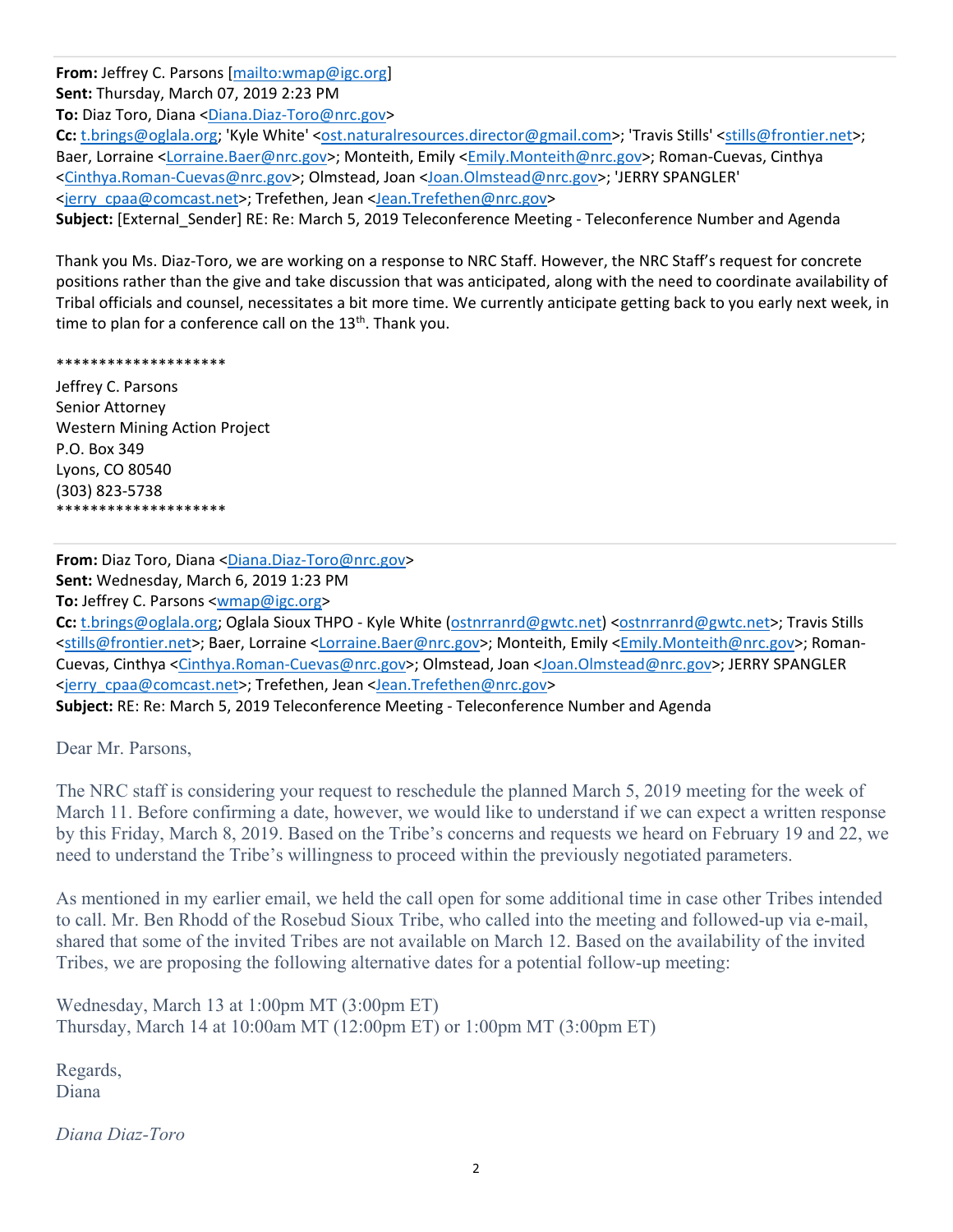**From:** Diaz Toro, Diana **Sent:** Tuesday, March 05, 2019 12:12 PM **To:** Jeffrey C. Parsons <wmap@igc.org> **Cc:** t.brings@oglala.org; Oglala Sioux THPO - Kyle White (ostnrranrd@gwtc.net) <ostnrranrd@gwtc.net>; Travis Stills <stills@frontier.net>; Baer, Lorraine <Lorraine.Baer@nrc.gov>; Monteith, Emily <Emily.Monteith@nrc.gov>; Roman-Cuevas, Cinthya <Cinthya.Roman-Cuevas@nrc.gov>; Olmstead, Joan <Joan.Olmstead@nrc.gov>; JERRY SPANGLER <jerry\_cpaa@comcast.net>; Trefethen, Jean <Jean.Trefethen@nrc.gov> **Subject:** RE: Re: March 5, 2019 Teleconference Meeting - Teleconference Number and Agenda

Mr. Parsons,

Thank you for letting us know you will not be participating in the meeting today. We will hold the call open for 15 minutes in case other Tribes intended to call in to inform them that the meeting has been canceled.

We look forward to the Oglala Sioux Tribe's response by March 8.

Regards, Diana

*Diana Diaz-Toro*  Project Manager NMSS/FCSE 301-415-0930 diana.diaz-toro@nrc.gov

**From:** Jeffrey C. Parsons [mailto:wmap@igc.org] **Sent:** Tuesday, March 05, 2019 11:44 AM

**To:** Diaz Toro, Diana <Diana.Diaz-Toro@nrc.gov>

**Cc:** t.brings@oglala.org; Oglala Sioux THPO - Kyle White (ostnrranrd@gwtc.net) <ostnrranrd@gwtc.net>; Travis Stills <stills@frontier.net>; Baer, Lorraine <Lorraine.Baer@nrc.gov>; Monteith, Emily <Emily.Monteith@nrc.gov>; Roman-Cuevas, Cinthya <Cinthya.Roman-Cuevas@nrc.gov>; Olmstead, Joan <Joan.Olmstead@nrc.gov>; JERRY SPANGLER <jerry\_cpaa@comcast.net>; Trefethen, Jean <Jean.Trefethen@nrc.gov>

**Subject:** [External\_Sender] Re: March 5, 2019 Teleconference Meeting - Teleconference Number and Agenda

Good morning Ms. Diaz-Toro - we have received the letter from NRC Staff sent late in the day last Friday. As you might expect, the harsh and uncompromising tone of the letter came as a surprise to the Tribe. As you know, the Tribe's counsel on the matter were out of town through Sunday night and have not had the opportunity to review the letter in detail or conclude internal discussions with the Tribe. The draft agenda you sent this morning devotes virtually all of the time for the call today to discussing the Tribe's position on the March 1 letter. The Tribe needs more time for review and discussions and cannot join the call today. The Tribe proposes that the call be rescheduled for a later date. The Tribe suggests Tuesday, March 12, which is the first opportunity for the necessary Tribal participants.

\*\*\*\*\*\*\*\*\*\*\*\*\*\*\*\*\*\*\*\*\*\*\*

Jeffrey C. Parsons Senior Attorney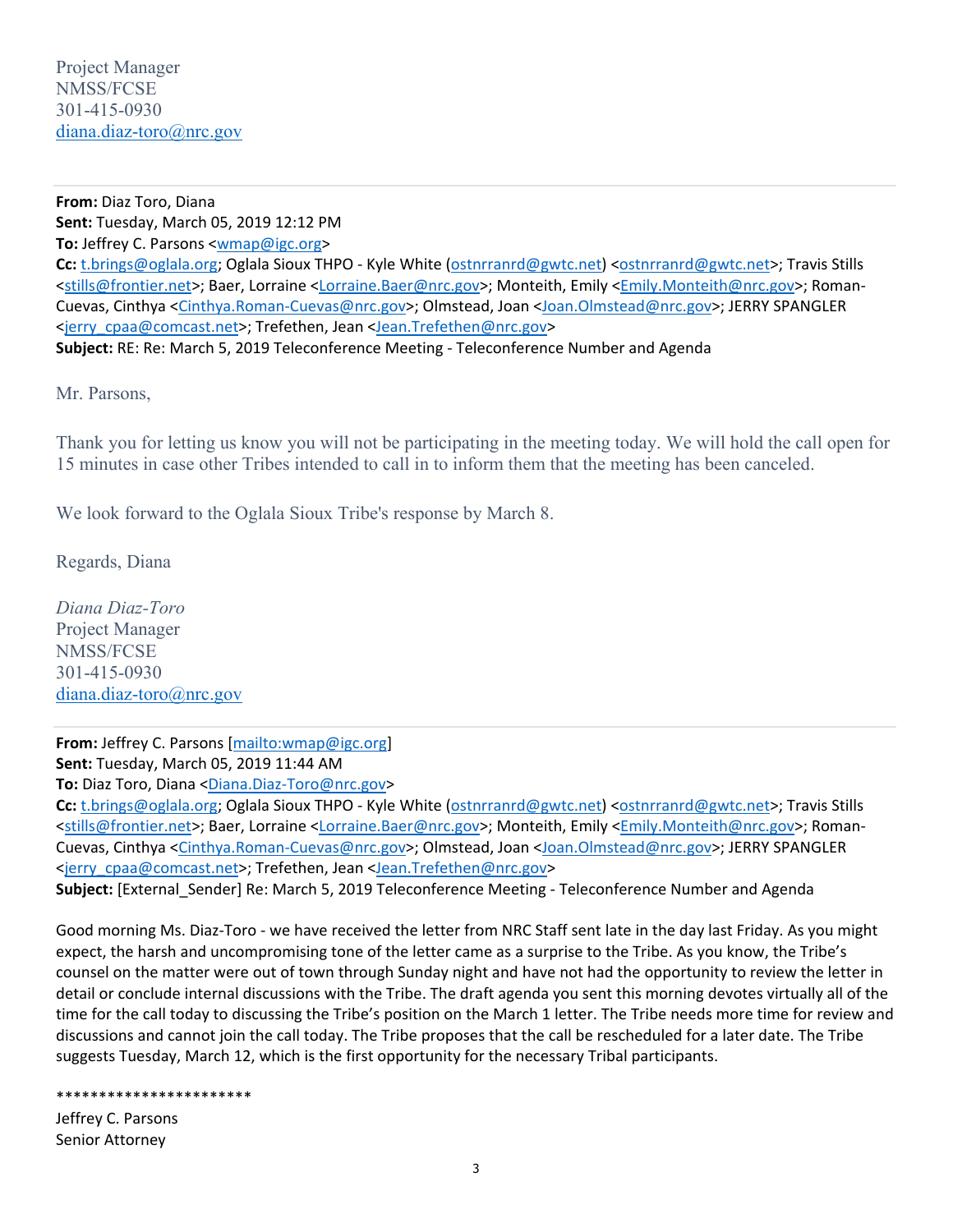On Mar 4, 2019, at 2:48 PM, Diaz Toro, Diana <Diana.Diaz-Toro@nrc.gov> wrote:

Dear Mr. Brings and Mr. White,

Attached please find the agenda and teleconference information for tomorrow's meeting at 10:00am MT (12:00pm ET). We look forward to the meeting.

Regards, Diana

*Diana Diaz-Toro* Project Manager NMSS/FCSE 301-415-0930 diana.diaz-toro@nrc.gov